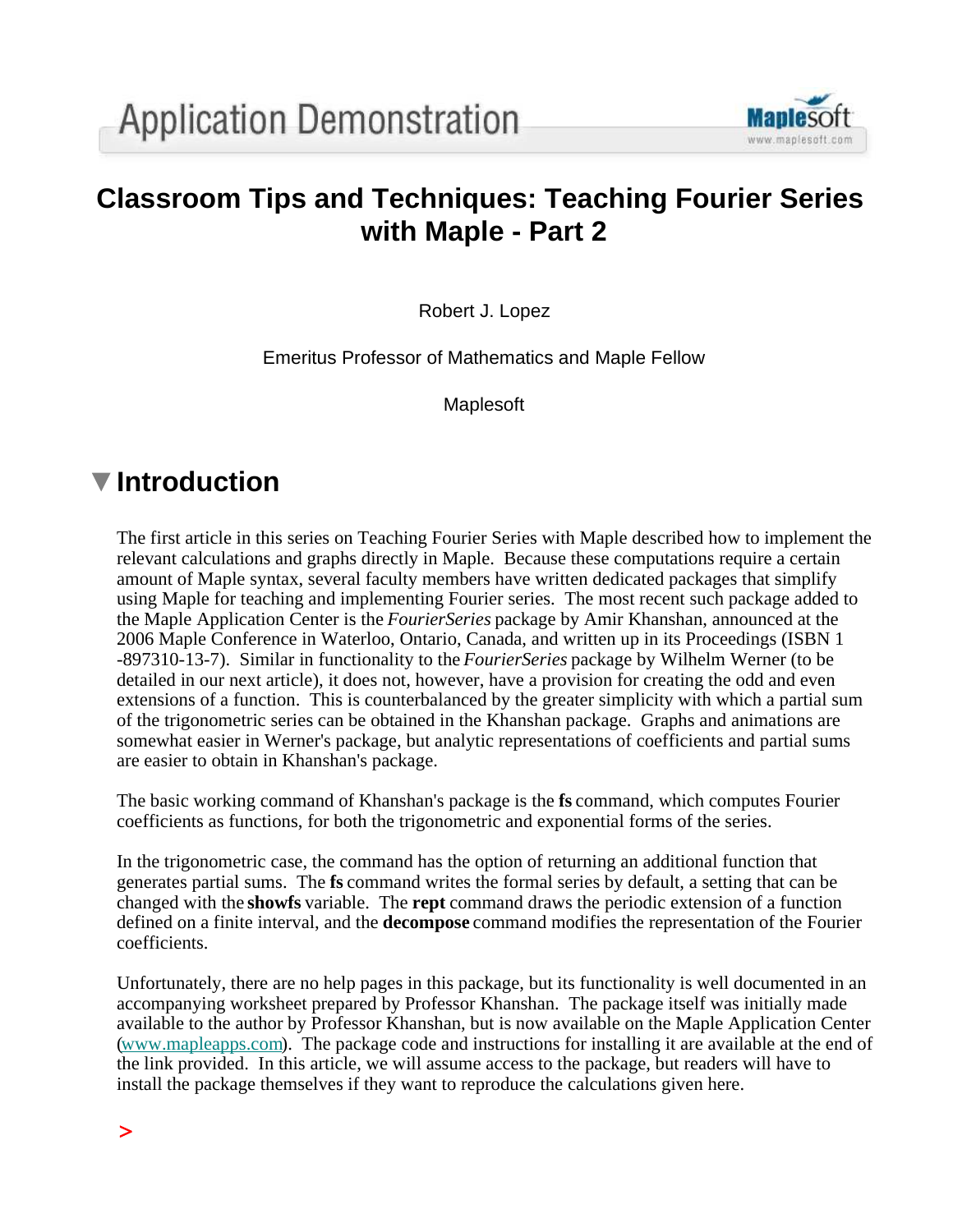# **The FourierSeries Package by Amir Khanshan**

# **Initializations**

- > restart
- $\triangleright$  with (plots) :
- > with (FourierSeries) :

# **Analytic Calculations**

Given the function

> 
$$
f := \begin{cases} 0 & x < 0 \\ x & x \ge 0 \end{cases}
$$
  

$$
f := \begin{cases} 0 & x < 0 \\ x & 0 \le x \end{cases}
$$
 (2.2.1)

 $\geq$ 

defined on  $-1 \le x \le 1$ , the trigonometric Fourier series would be generated by the **fs** command as follows.

> 
$$
f_s(f, x = -1..1, trig, F)
$$
  
\n
$$
\frac{1}{2} a_0 + \sum_{n=1}^{\infty} (b_n \sin(\pi n x) + a_n \cos(\pi n x))
$$
\n
$$
a_n = \begin{cases}\n\frac{1}{2} & n = 0 \\
\frac{-1 + (-1)^n}{\pi n^2} & otherwise\n\end{cases}, b_n = -\frac{(-1)^n}{\pi n}
$$
\n
$$
N \rightarrow \frac{1}{2} a_0 + \sum_{n=1}^{N} \left( b(n) \sin\left(\frac{2\pi n t}{T}\right) + a(n) \cos\left(\frac{2\pi n t}{T}\right) \right)
$$
\n(2.2.2)

 $\geq$ 

The Fourier coefficients  $a_n$  and  $b_n$  are now available as functions of the index *n*, as we see from the experiment

 $\overline{\phantom{0}}$ 

 $> a(3)$  $b(3)$ 

$$
\frac{2}{9\pi^2}
$$
\n
$$
\frac{1}{3\pi}
$$
\n(2.2.3)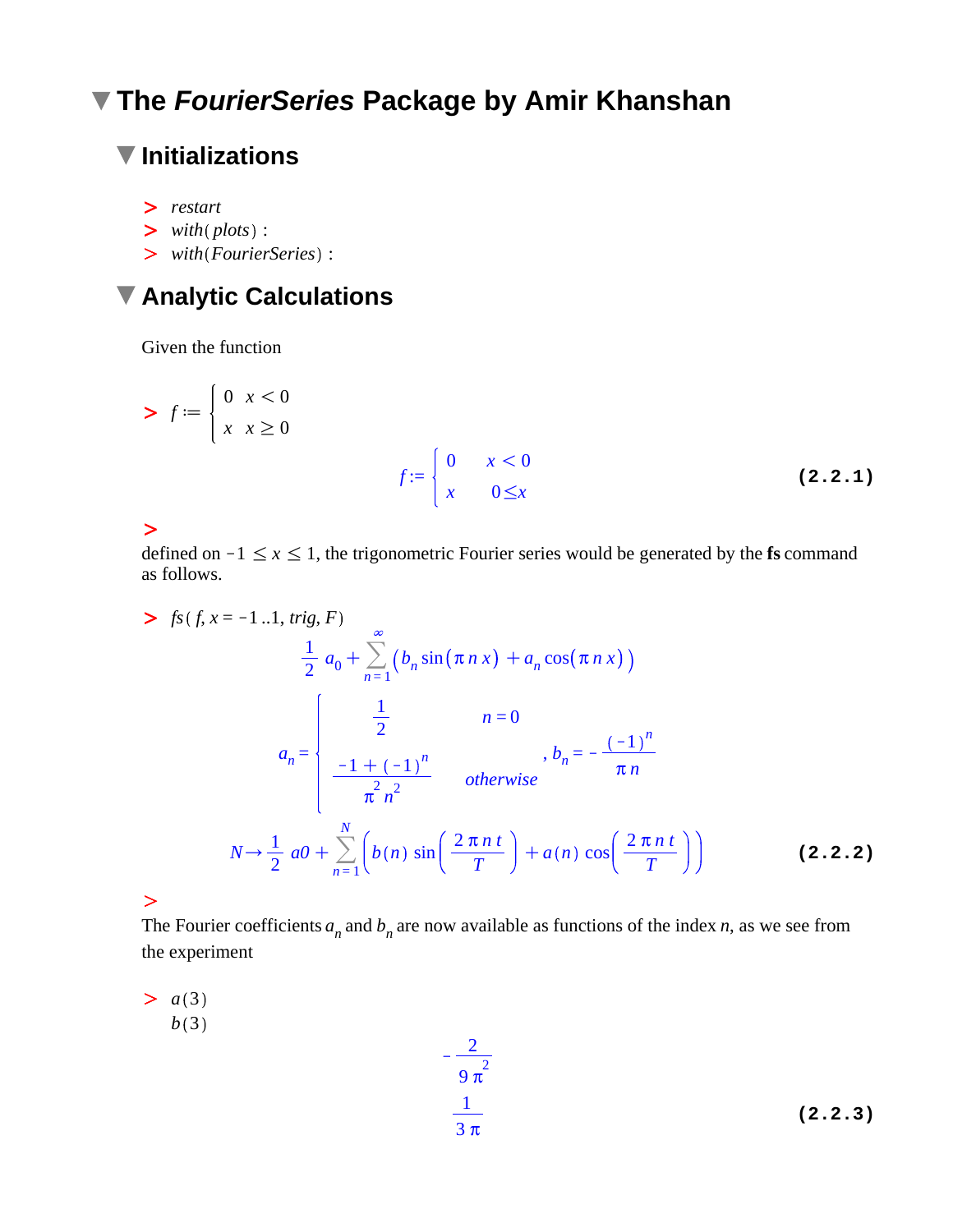The **decompose** command applied to *a<sup>n</sup>* modifies its representation, taking into account the oddeven cycle produced by  $(-1)^{n}-1$  in the numerator. Thus, we have

 $\geq$  *decompose* (*a*, 2

0 
$$
n=2k
$$
  
\n $-\frac{2}{\pi n^2}$   $n=2k-1$  (2.2.4)

#### $\geq$

where, of course, the user has to know the appropriate integer (here 2) to include as a parameter.

The **fs** command assigns to *F* the rule for generating partial sums of the Fourier series. For example, we have

> 
$$
F(3)
$$
  
\n
$$
\frac{1}{4} + \sum_{n=1}^{3} \left( -\frac{(-1)^n \sin(\pi n x)}{\pi n} + \left( \frac{\frac{1}{2}}{-1 + (-1)^n} \right) \text{ otherwise } \right) \cos(\pi n x) \right)
$$
\n(2.2.5)

 $\geq$ 

a display considerably improved with

$$
\frac{2 \text{ value}(F(3))}{4} + \frac{\sin(\pi x)}{\pi} - \frac{2 \cos(\pi x)}{\pi^2} - \frac{1}{2} \frac{\sin(2 \pi x)}{\pi} + \frac{1}{3} \frac{\sin(3 \pi x)}{\pi}
$$
\n
$$
- \frac{2}{9} \frac{\cos(3 \pi x)}{\pi^2}
$$
\n(2.2.6)

#### $\geq$

Thus, the argument 3 provides the partial sum

$$
f_3 = \frac{a_0}{2} + \sum_{n=1}^{3} a_n \cos\left(\frac{n\pi x}{L}\right) + b_n \sin\left(\frac{n\pi x}{L}\right)
$$

The exponential form of the Fourier series for  $f(x)$  is obtained with

 $> f<sub>s</sub>(f, x = -1..1, exp)$ 

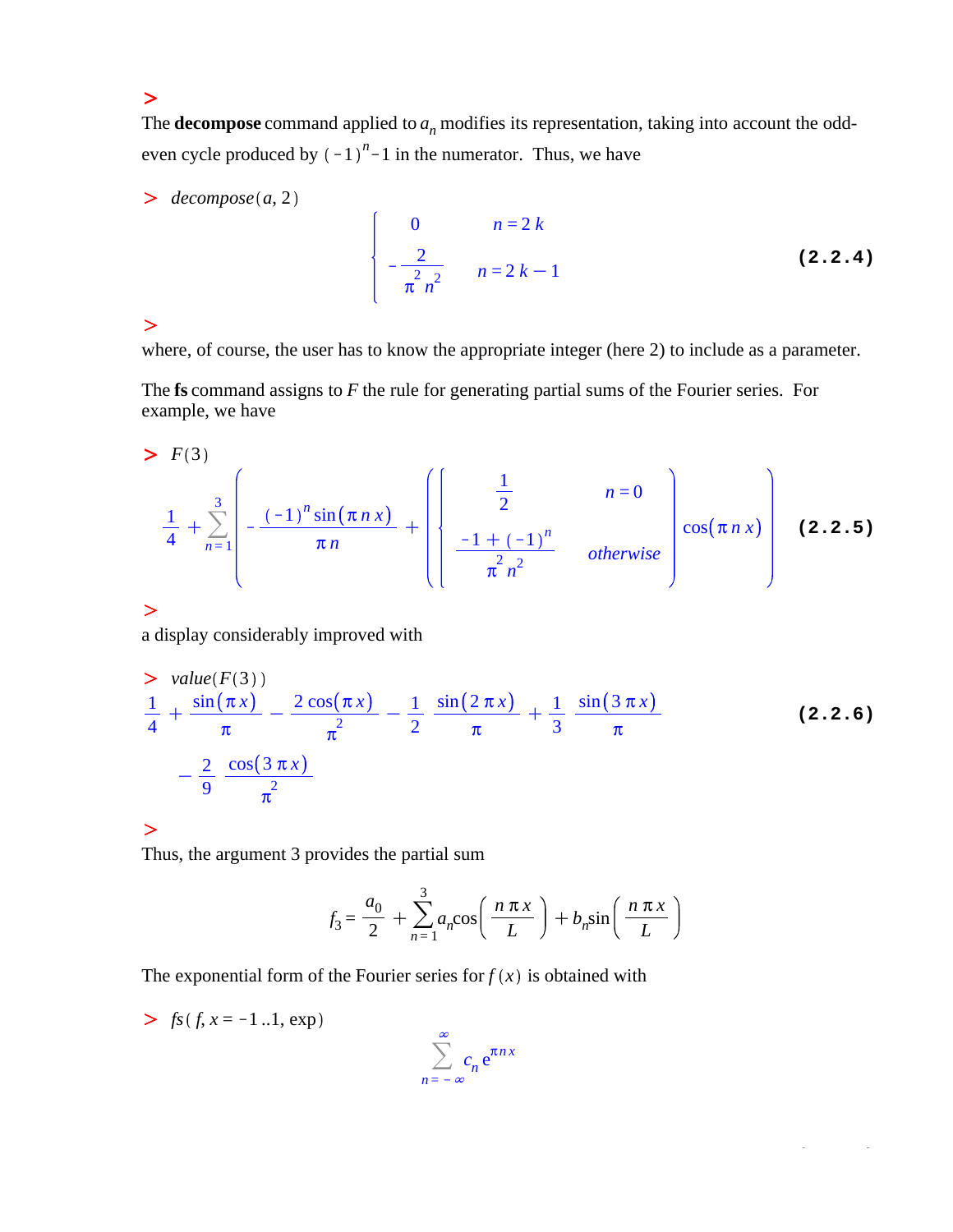$$
c_n = \begin{cases} \frac{1}{4} & n = 0 \\ \frac{1}{2} & \frac{-1 + (-1)^n + 1 (-1)^n \pi n}{\pi n^2} & otherwise \end{cases}
$$
 (2.2.7)

 $\geq c(3)$ 

where now, the coefficients  $c_n$  are provided as a function. For example, we have

#### **(2.2.8)** 1 18  $-2 - 3$  I  $\pi$  $\pi^2$

#### $\geq$

and, again, the form of the coefficients can be modified by the **decompose** command, to

## $\geq$  *decompose* (*c*, 2

#### **(2.2.9)** 1  $\frac{1}{2}$  I π *n n* = 2 *k*  $\frac{1}{\sqrt{2}}$ 2  $2 + 2 \operatorname{I} \pi \left( \frac{1}{2} \right)$ 2  $n + \frac{1}{2}$ 2  $-\mathbf{I}\pi$  $\pi^2 n^2$  $n = 2k - 1$

### $\geq$

Unfortunately, with the parameter exp, the **fs** command does not provide a function that generates partial sums. A partial sum of the exponential series has to be constructed from primitives, as per the following.

$$
F3 := \sum_{n=-3}^{3} c(n) e^{n \pi i x}
$$
  
\n
$$
F3 := \frac{1}{4} + \frac{1}{18} \frac{(-2 + 3 \text{Im}) e^{-3 \text{Im} x}}{\pi^2} - \frac{\frac{1}{4} \text{Im} e^{-2 \text{Im} x}}{\pi} + \frac{1}{2} \frac{(-2 + \text{Im}) e^{-\text{Im} x}}{\pi^2}
$$
  
\n
$$
+ \frac{1}{2} \frac{(-2 - \text{Im}) e^{\text{Im} x}}{\pi^2} + \frac{\frac{1}{4} \text{Im} e^{2 \text{Im} x}}{\pi} + \frac{1}{18} \frac{(-2 - 3 \text{Im}) e^{3 \text{Im} x}}{\pi^2}
$$
  
\n(2.2.10)

#### $\geq$

Conversion to trigonometric form, and comparison with the corresponding partial sum from the trigonometric series is accomplished with either of the two commands

$$
\begin{aligned}\n> \; \mathit{evalc}(F3) \\
\mathit{value}(F(3))\n\end{aligned}
$$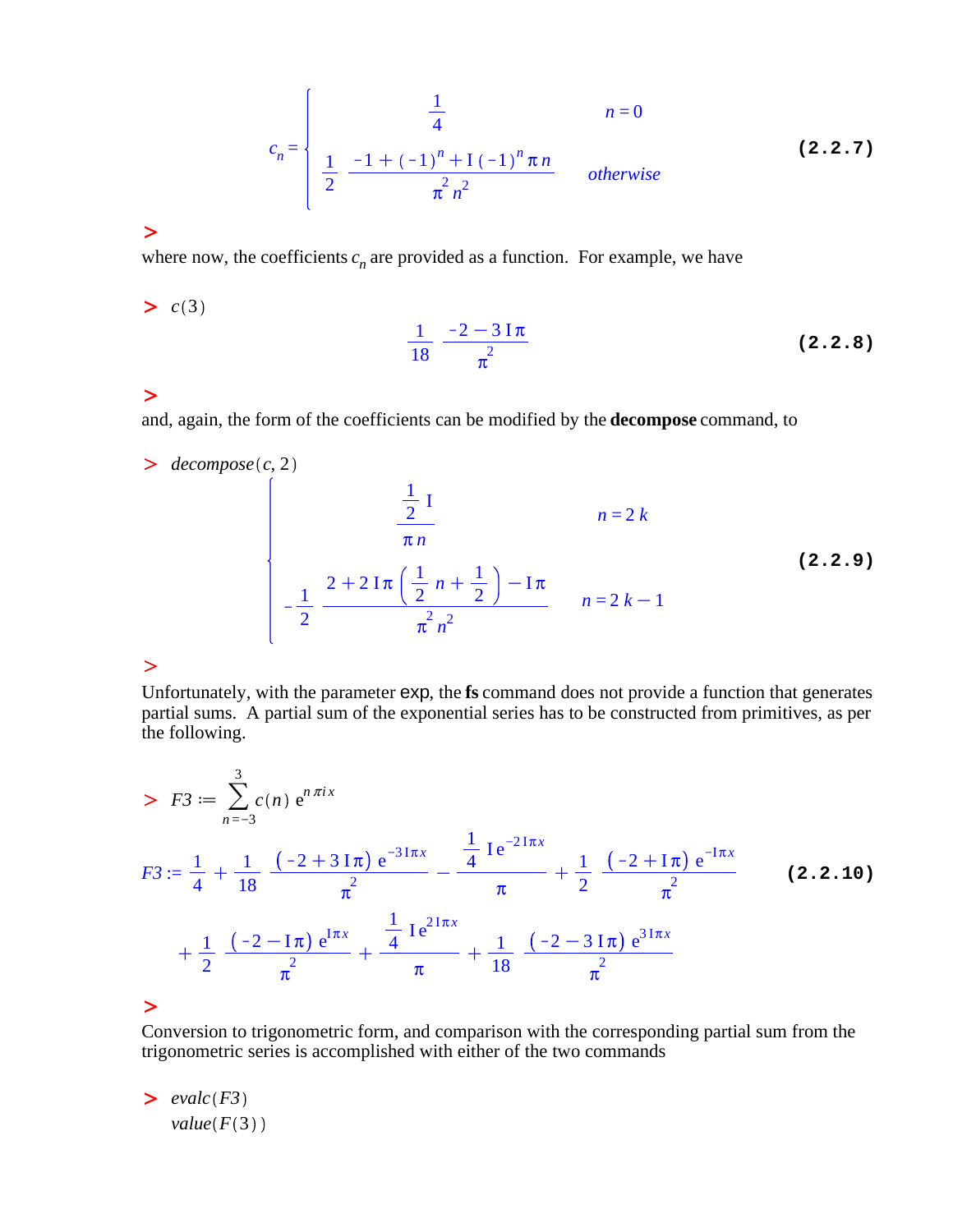$$
\frac{1}{4} + \frac{\sin(\pi x)}{\pi} - \frac{2\cos(\pi x)}{\pi^2} - \frac{1}{2} \frac{\sin(2\pi x)}{\pi} + \frac{1}{3} \frac{\sin(3\pi x)}{\pi}
$$
\n
$$
- \frac{2}{9} \frac{\cos(3\pi x)}{\pi^2}
$$
\n
$$
\frac{1}{4} + \frac{\sin(\pi x)}{\pi} - \frac{2\cos(\pi x)}{\pi^2} - \frac{1}{2} \frac{\sin(2\pi x)}{\pi} + \frac{1}{3} \frac{\sin(3\pi x)}{\pi}
$$
\n
$$
- \frac{2}{9} \frac{\cos(3\pi x)}{\pi^2}
$$
\n(2.2.11)

The **fs** command displays the formal Fourier series as part of its output. This can be suppressed by assigning the variable **showfs** the value *false*. Thus, the assignment

 $\gt$  *showfs* = *false* :  $\geq$ 

leads to

> 
$$
f_s(f, x = -1..1, trig)
$$
  

$$
a_n = \begin{cases} \frac{1}{2} & n = 0 \\ \frac{-1 + (-1)^n}{\pi^n} & otherwise \end{cases}, b_n = -\frac{(-1)^n}{\pi n}
$$
 (2.2.12)

 $\geq$ 

and

> 
$$
f_s(f, x = -1..1, \exp)
$$
  
\n
$$
c_n = \begin{cases}\n\frac{1}{4} & n = 0 \\
\frac{1}{2} & \frac{-1 + (-1)^n + 1 (-1)^n \pi n}{\pi n^2} & otherwise\n\end{cases}
$$
\n(2.2.13)

## $\geq$

# **Graphical Considerations**

Graphing Fourier series created with the **fs** command relies on Maple's **plot** command. That is how the graph of the partial sum

> 
$$
f3 := value(F(3))
$$
  
\n
$$
f3 := \frac{1}{4} + \frac{\sin(\pi x)}{\pi} - \frac{2\cos(\pi x)}{\pi^2} - \frac{1}{2} \frac{\sin(2\pi x)}{\pi} + \frac{1}{3} \frac{\sin(3\pi x)}{\pi}
$$
\n(2.3.1)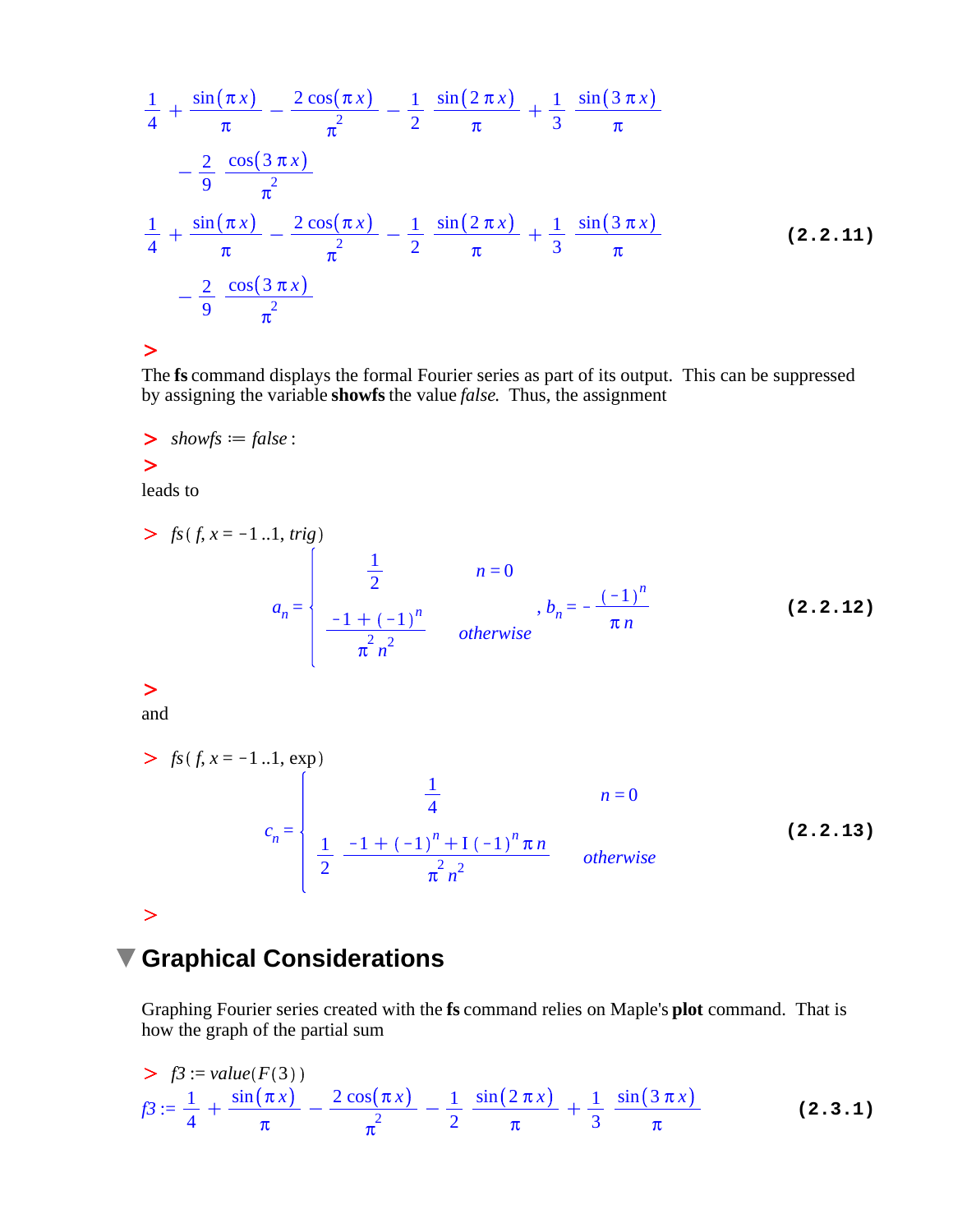$$
-\frac{2}{9}\frac{\cos(3\,\pi\,x)}{\pi^2}
$$

appearing in Figure 1 is obtained.



### $\geq$

The **rept** command in the package creates a data structure that permits Maple's **plot** command to draw the periodic extension of a function  $f(x)$ . The periodic extension of

 $\sum f$ 

$$
\begin{array}{ccccc}\n0 & x < 0 \\
x & 0 \leq x\n\end{array}
$$
\n(2.3.2)

### $\geq$

a function whose domain is  $-1 \le x \le 1$ , appears in Figure 2.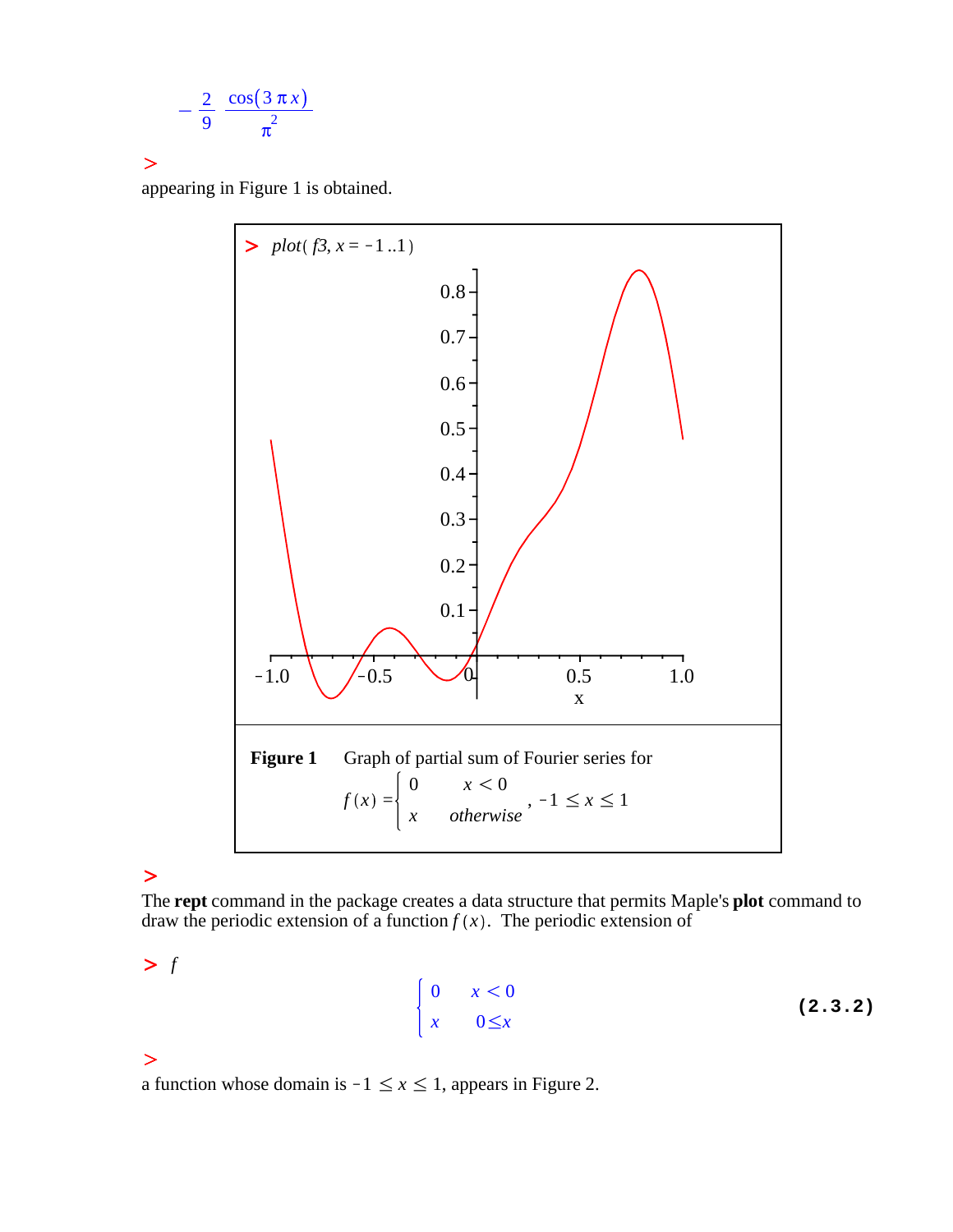

The graph of a periodic extension and partial sum, seen in Figure 3, is constructed with the Maple **display** command from the *plots* package.